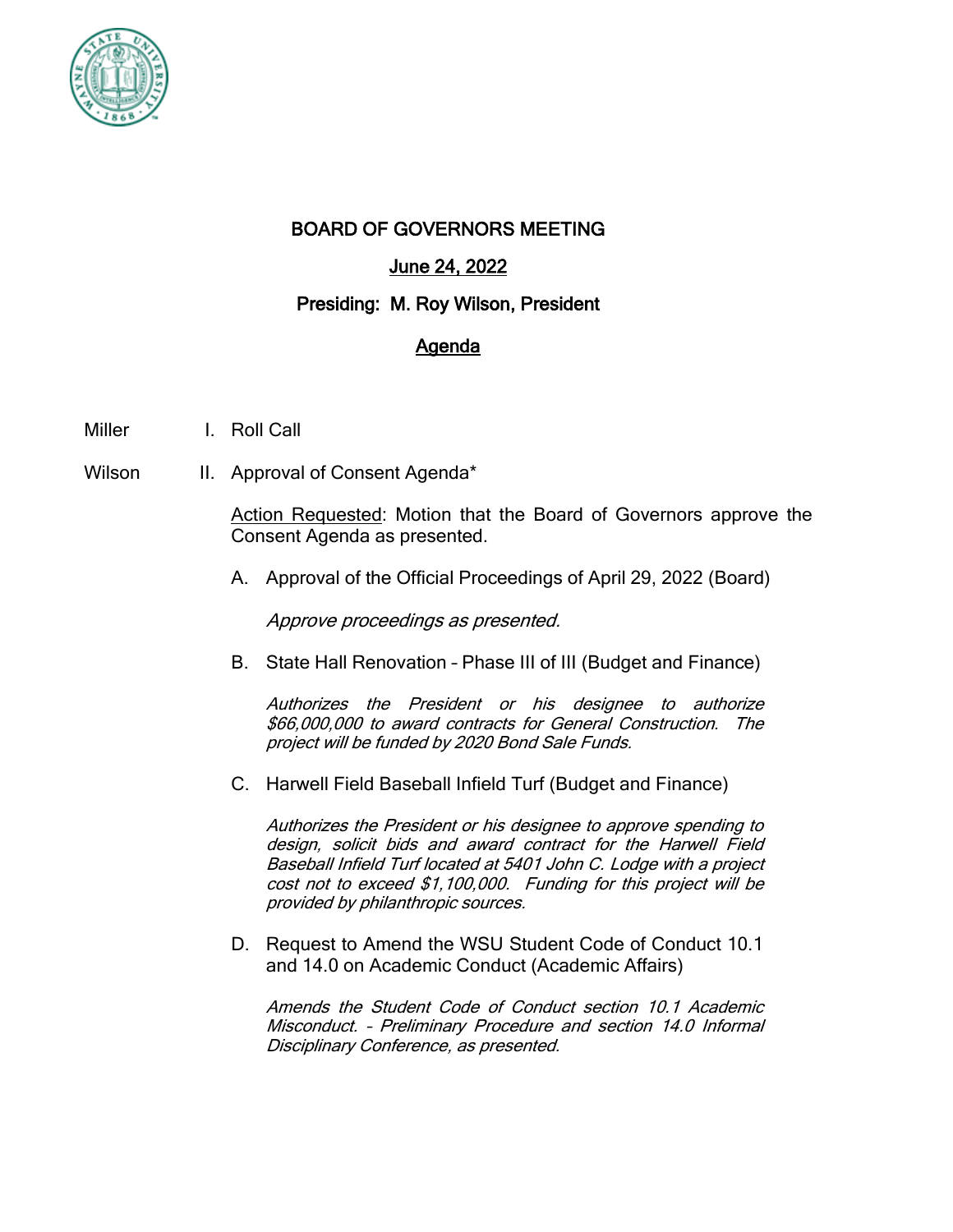E. Establishment of a New Program for Graduate Certificate in Museum Practice (Academic Affairs)

Establishes a new Graduate Certificate program in Museum Practice in the College of Liberal Arts & Sciences, effective fall term 2022.

F. Establishment of a Graduate Certificate Program in Urban Sustainability in the College of Liberal Arts and Sciences (Academic Affairs)

Establishes a new Graduate Certificate program in Urban Sustainability in the College of Liberal Arts and Sciences, effective fall term 2022.

G. Establishment of a New Program for the Master of Science in Artificial Intelligence (Academic Affairs)

Establishes a new program for the Master of Science in Artificial Intelligence, effective fall term 2022.

H. Establishment of a Master of Science in Environmental Science (Academic Affairs)

Establishes a new degree program for the Master of Science in Environmental Science in the College of Liberal Arts and Sciences, effective fall term 2022.

I. Request to Continue Suspension of the Standardized Test Score Requirement for Fist-Time-In-Any-College Applicants (FTIAC) Required by 2.34.09.020 (Academic Affairs)

Approves the continuance of the suspension of the requirement in BOG Statute 2.34.09.020 that each applicant for admission to WSU submits test results from the American College Test (ACT) and/or Scholastic Achievement Test (SAT) for a period of three (3) years, effective fall term 2022.

III. Approval of Personnel Recommendations\*

Kornbluh 1. Approval of Personnel Recommendations\*

Action Requested: Motion that the Board of Governors approve the personnel recommendations for tenure, promotion to full professor and administrative appointments other than those separately submitted.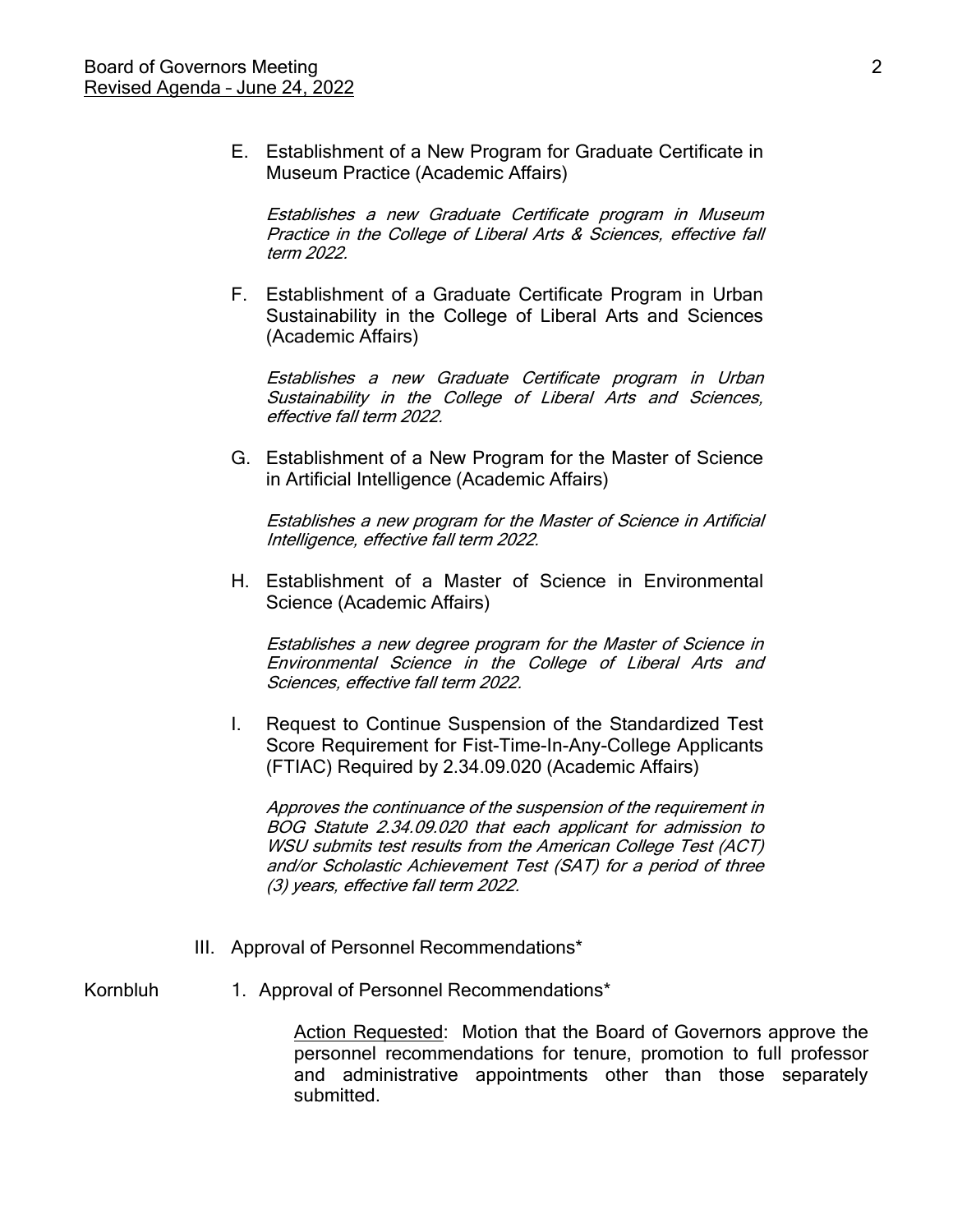#### Miller 2. Recommendations for Senior Administrative Appointment\*

A. Ratification of Electronic Vote

Action Requested: Motion that the Board of Governors ratify the action adopted by the Board of Governors by electronic vote, completed on May 23, 2022, with a vote of 8-0. The action approved the appointment of Virginia Franke Kleist as Dean of the Mike Ilitch School of Business. The effective date of her appointment is July 11, 2022.

B. Ratification of Executive Committee Actions

Action Requested: Motion that the Board of Governors ratify two actions approved by the Executive Committee since the Board's last public meeting. Those two actions are:

- 1. Approval of the appointment of Wael Sakr as Dean of the School of Medicine, for a three year term, with an automatic 2 year extension upon the concurrence of the School of Medicine Executive Committee, approved by the Board of Governors' Executive Committee on May 4, 2022, by a vote of 8-0. The effective date of this appointment is May 16, 2022.
	- Public comment
- 2. Approval of the appointment of Seyedali Abolmaali as Dean of the College of Engineering, for a five-year term, approved by the Executive Committee on June 8, 2022, by a vote of 8-0. The effective date of this appointment is August 15, 2022.
- Wilson IV. President's Report
- Gaffney V. Chair's Report
- Lanier/ VI. Special Topic: Health Equity and Community Knowledge Thompson in Urban Populations
	- VII. Board Committee Reports
- Barnhill **A.** Budget and Finance Committee
	- 1. FY 2022-2023 Tuition and Fee Rates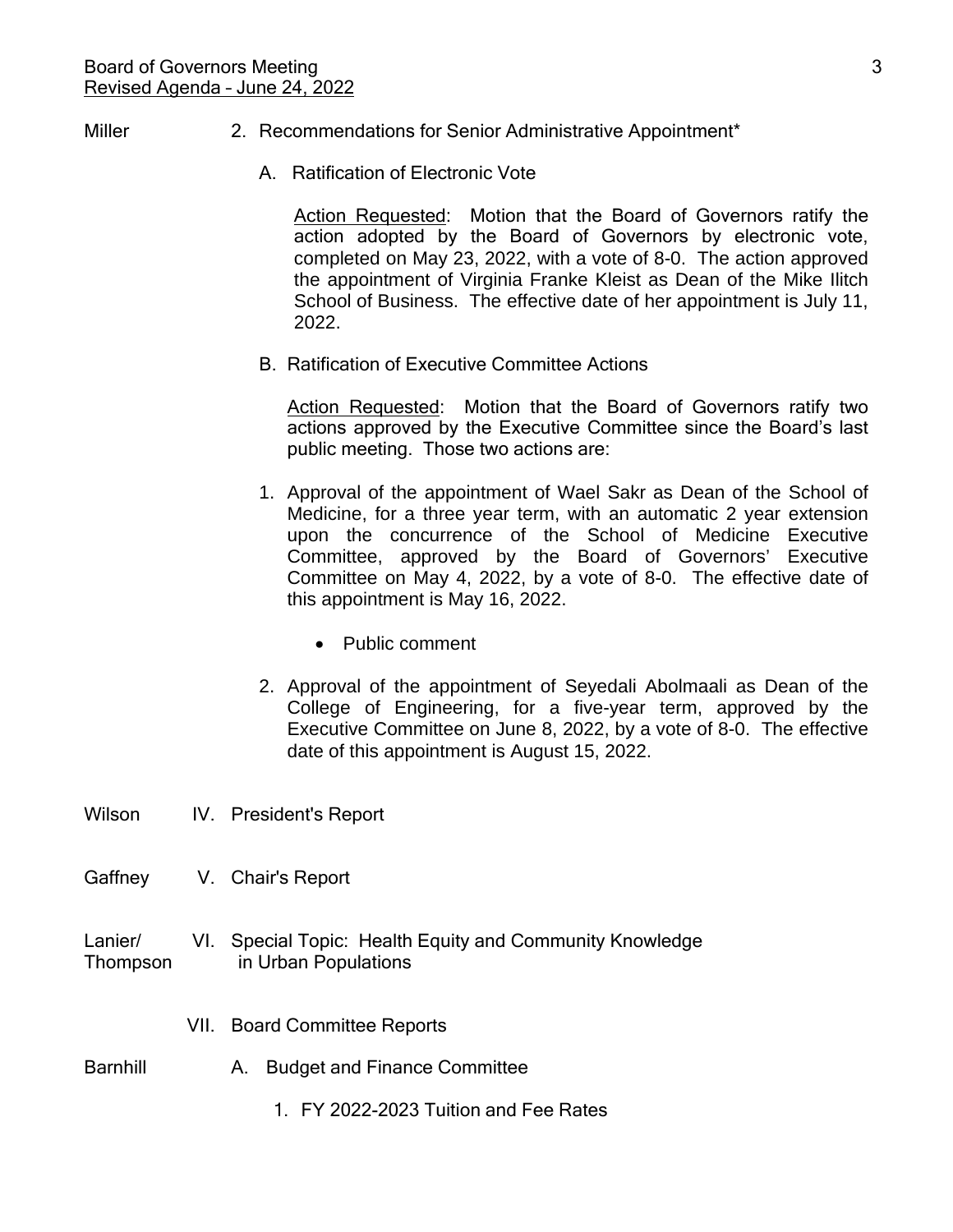presented. 2. Proposed General Fund and Auxiliary Budget, FY 2023 Action Requested: Motion that the Board of Governors approve the proposed FY 2023 general fund and auxiliary budgets, as presented. 3. FY 2023 Housing and Residential Life Room and Board Rate **Action Requested: Motion that the Board of Governors** approves the FY2022-2023 room and board rates as presented. Stancato B. Academic Affairs Committee Gaffney C. Personnel Committee Gaffney D. Executive Committee VIII. Recommendations and Reports from the University Administration Johnston A. Title IX Update\* Kornbluh B. Provost Report • Academic Affairs Informational Report\* • Mandela Scholars Program Kornbluh C. University Contract To License a Technology to a Company Owned by School of Medicine Faculty\* Action Requested: Motion that the Board of Governors authorizes the President or his designee to contract with XR Therapeutics, Inc. to enter into an exclusive license for commercialization of the intellectual property related encompassing the technology related to using augmented reality to deliver mental health care. (roll call vote required) Kornbluh D. University Contract To License Technology to a Company Owned by School of Medicine Faculty\*

Action Requested: Motion that the Board of Governors approves the FY2022-2023 tuition and fee rates as

Action Requested: Motion that the Board of Governors authorizes the President or his designee to contract with Ray Therapeutics, Inc., to enter into an Option for an Exclusive License for the commercialization of the intellectual property related to OptoGenetic Therapeutics for Vision Restoration. (roll call vote required)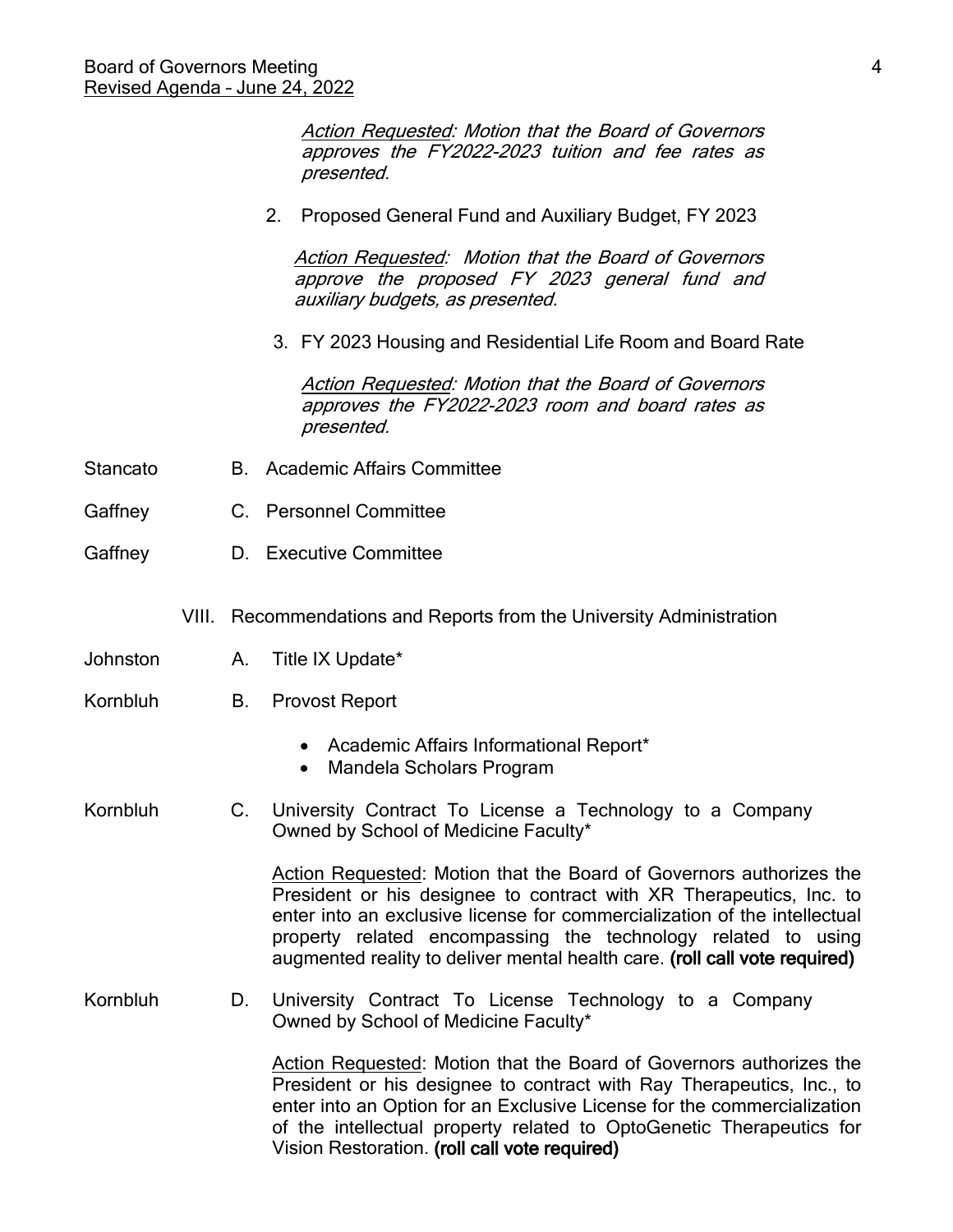Kornbluh E. University Contract To License a Technology to a Company Owned by a College of Engineering and School of Medicine Faculty\*

> Action Requested: Motion that the Board of Governors authorizes the President or his designee to enter into an exclusive contract with CardioSounds, LLC for commercialization of the intellectual property encompassing the technology related to blood pressure monitoring. (roll call vote required)

Lanier F. University Subcontract on National Institutes of Health Grant with a Company Owned by a College of Engineering Faculty Member and Employee\*

> Action Requested: Motion that the Board of Governors authorizes the President or his designee to enter into a sponsored research agreement with Cell and Molecular Tissue Engineering, LLC (CMTE), a company located in Avon, CT, a company partially owned by Ulrike Klueh, Ph.D., associate professor of Biomedical Engineering in the College of Engineering. The subcontract will be used to perform research as part of a National Institute of Diabetes and Digestive and Kidney Disease (NIH/NIDDK) grant awarded to Wayne State University, Infusion device optimization by addressing root causes of the inflammatory response (project number 1R01DK129681). (roll call vote required)

Lanier G. University Research Agreement from a Company Partially Owned by a Wayne State University Employee\*

> Action Requested: Motion that the Board of Governors authorizes the President or his designee to collaborate with Spin Tech MRI, a company partially owned by a Wayne State University School of Medicine faculty member, Dr. E.M. Haacke, to further research neurodegenerative diseases such as multiple sclerosis, Parkinson's disease and traumatic brain injury. This research agreement will allow researchers at Wayne State University to use software developed by Spin Tech MRI – STAGE – to improve image quality and quantity tissue properties such as water content and susceptibility. There will be charge for use of this software as this is a collaborative research endeavor. (roll call vote required)

- Lanier **H.** Division of Research Awards Report Through April 30, 2022<sup>\*</sup>
- Lanier **I.** New Research Awards Over \$200,000 October, 2021 Through April, 2022\*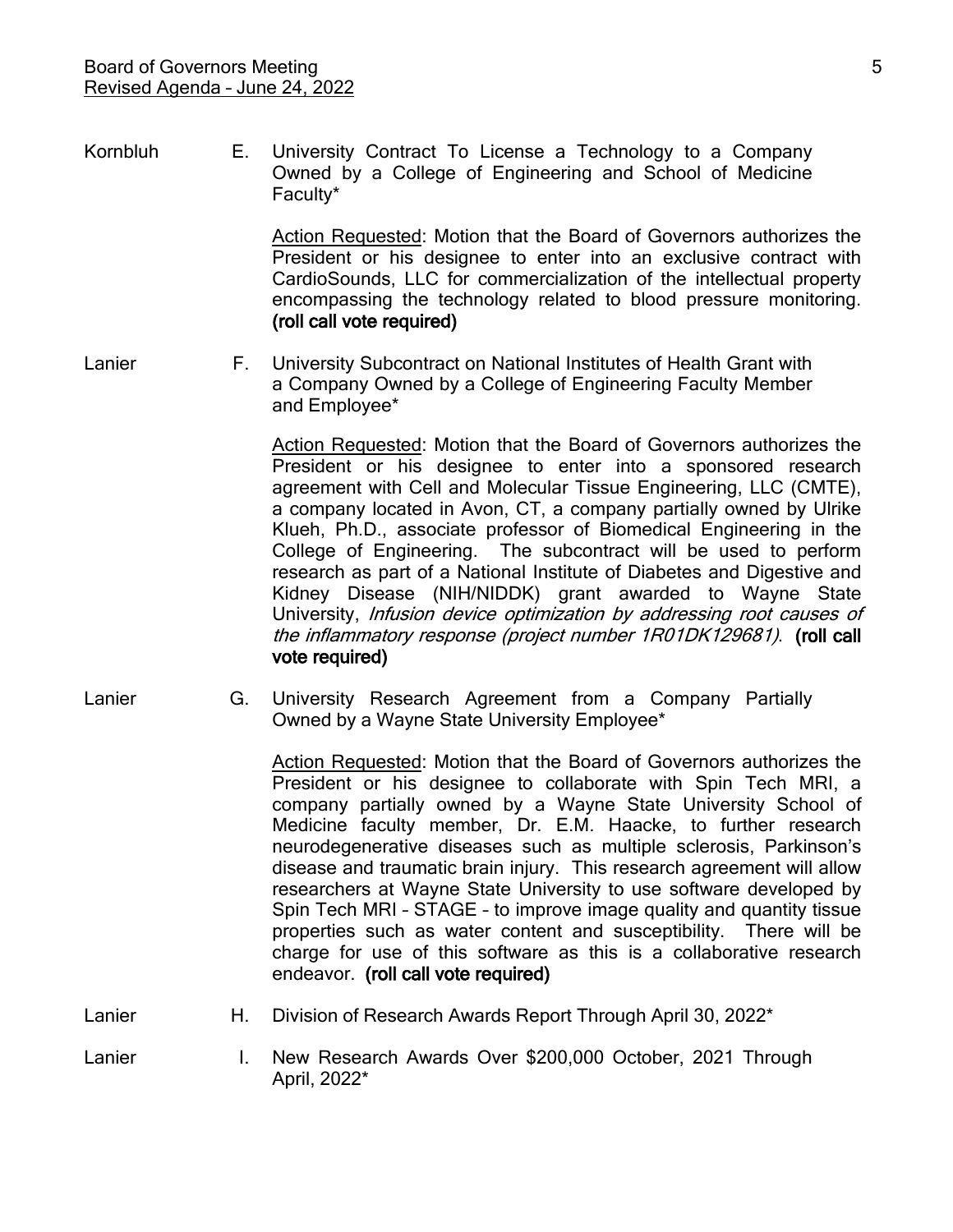- Lindsey **J.** Government and Community Affairs Report\*
- Staebler K. Economic Development Report\*
- Burns **L.** Development and Alumni Affairs Report\*
- Burns M. Establishment of Endowment Funds\*

Action Requested: Motion that the Board of Governors establish endowment funds that total \$1,311,000, for the purposes presented:

- 1. The George Corcoran Endowed Student Award in Pharmaceutical Sciences to recognize scholastic achievement, encourage continued progress and provide assistance to students in financing their education in the Eugene Applebaum College of Pharmacy and Health Sciences.  $$25,000$
- 2. The Sally Ann DeGrazia Memorial Endowed Scholarship to recognize scholastic achievement, encourage continued progress and provide assistance to students financing their education in Mike Ilitch School of Business.  $$25,000$
- 3. The Dr. John M. Dorsey, Jr. Memorial Scholarship to recognize scholastic achievement, encourage continued progress and provide assistance to students in financing their education at Wayne State University. Notice that the set of the set of the set of the set of the set of the set of the set o
- 4. The Farshad Fotouhi Engineering Student Success Endowed Support Fund to provide support for student programming and student scholarships in the College of Engineering. \$36,000
- 5. The Colonel Gregory Gadson Office of Military and Veterans Academic Excellence Endowed Support Fund to provide support programming and operations, and the secondary purpose of the Fund is to support scholarships in the Office of Military and Veterans Academic Excellence. \$1,000,000
- 6. The Lambda Chi Chapter of Chi Eta Phi Sorority Incorporated Endowed Scholarship to recognize scholastic achievement, encourage continued progress and provide assistance to students in financing their education in the College of Nursing. \$25,000
- 7. The Sharada (Ingrid) and Ashok Sarnaik Award for Commitment to Global Health Endowed Support Fund to provide major support for travel and related expenses for medical students participating in a sponsored global health international experience at the School of Medicine. <br>\$25,000